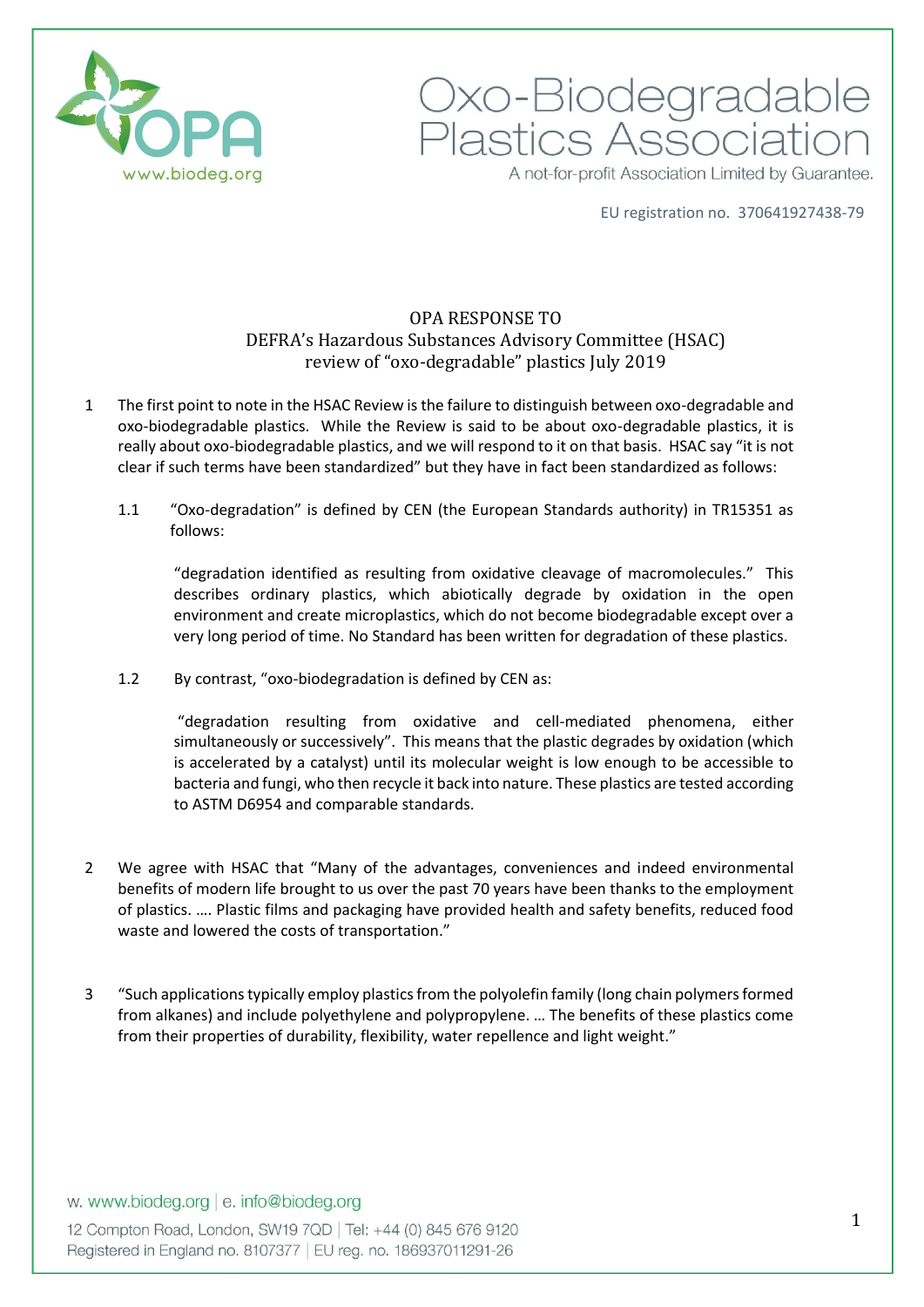4 HASC say that about 4% of our fossil fuels go towards plastics manufacture and they cite Hopewell et al., 2009, who in turn cite the British Plastics Federation<sup>1</sup> but the BPF themselves offer no data to support their assertion. Some electricity is of course used to drive the machinery, and this may come from hydro, fossil-based, or renewable sources, but oil is not primarily extracted to make plastics, it is extracted to make fuels for vehicles, ships, and aircraft, and would continue to be extracted if plastics did not exist. Plastic is made from a by-product of the refining process, and does not therefore contribute to fossil-depletion.

The BPF go on to say that:

4.1 "Plastics reduce the consumption of oil elsewhere. They reduce the weight of vehicles, aircraft, ships, packaging and products, meaning that less fuel is burned and  $CO<sub>2</sub>$  emissions are lower.

4.2 "The production of plastic products uses far less energy compared to those made from alternative materials. Substituting plastics with alternatives would increase the lifecycle energy consumption of these products by approximately 57% and the greenhouse gas emissions would rise by 61%.

4.3 "Used plastics can be recycled numerous times. If it doesn't make economic or environmental sense to recycle, then the energy can be recovered through incineration: used plastics have a higher calorific value than coal."

5 The HSAC say that "There is a now a worldwide realisation that plastics, particularly those associated with single use applications, are accumulating in the environment due to their poor degradative characteristics. This is particularly notable in the marine environment, where the problem appears to be getting rapidly worse." "Based on existing studies, it might be predicted that it would take 300 to 500 years for the complete breakdown of an LDPE or HDPE product."

This is why oxo-biodegradable plastic was invented.

- 6 HSAC say that "Current commercial oxo [bio]degradable plastics appear to be largely related to singleuse polyethylene and polypropylene packaging, and agricultural films. This is true. As to agricultural films, see below.
- 7 HSAC continue "Within the parent material are embedded what are known as prodegradants which appear to be chiefly metal-organic complexes which help catalyse light and heat stimulated fragmentation of the polymer sheets" – This is nearly correct. The prodegradants are usually organic salts (also called soaps) of manganese or iron which catalyse the natural process of oxidation, which in turn reduces the molecular-weight.
- 8 They are put into a masterbatch which also contains stabilisers, and the skill in formulating the masterbatch is to achieve the right balance between the two ingredients so as to give the finished product a suitable shelf-life and service-life. The metal typically makes up less than 10% of the catalyst and is added at trace levels only to the plastics. An oxo-biodegradable additive will typically contribute much less than 0.01% metal.

<sup>1</sup> [https://www.bpf.co.uk/press/oil\\_consumption.aspx](https://www.bpf.co.uk/press/oil_consumption.aspx)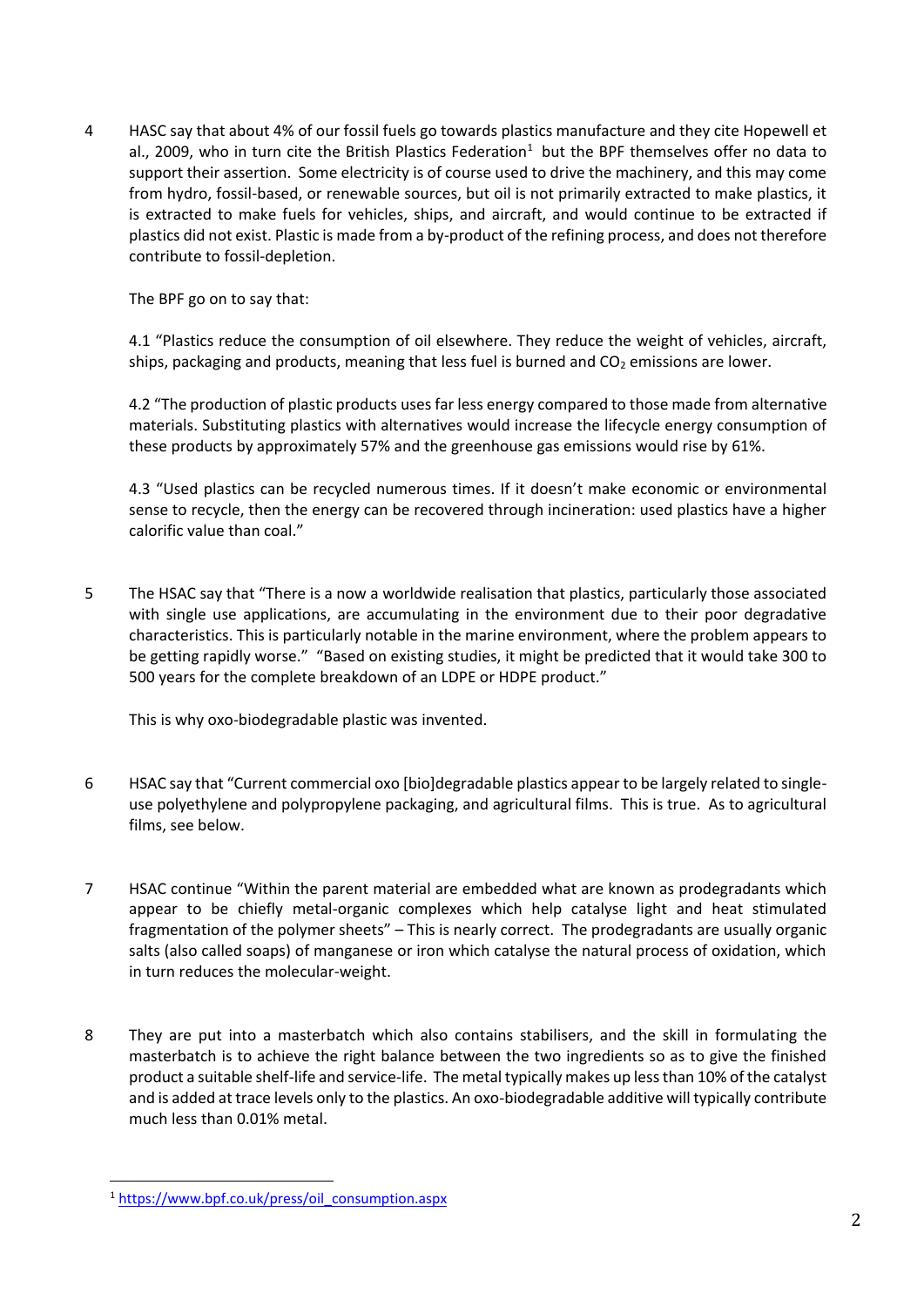- 9 HSAC say "It would seem that temperatures above 40°C are necessary for the heat activated reaction to be effective (Bonhomme et al., 2003). This is not correct, and the cited work does not make that claim. If this were true we would never see degradation outside the ageing equipment used in the laboratory, and this is clearly not the case. Bonhomme et al use several temperatures to evaluate degradation in order to determine degradation rate at ambient conditions (this is the Arrhenius approach - by measuring the rate at different temperature you can determine how temperature effects the rate of reaction. They observed degradation even in the samples stored at 5 and 20°C.
- 10 HSAC say that "a demonstration of degradation, or biodegradation being underway can be reported as an increase in carbonyl groups, a reduction in tensile strength, a reduction in molecular weight, additional  $CO<sub>2</sub>$  being generated or by the presence of microorganisms within the plastic structure itself (Table 2). These signals of partial degradation are different to the demonstration of the complete loss of the parent material."
- 11 Of course. Just showing a carbonyl peak in FT-IR spectroscopy, or that a material has reduced tensilestrength, is useful, but not quantitative. However, since sufficiently low mw oligomers are known to be biodegradable, complete biodegradability can be shown by demonstrating conversion of the material to molecular weights less than 5,000 g/mol.
- 12 HSAC say that "Although this fragmentation into smaller and smaller plastic particles should be a helpful precursor to biodegradation, this has rarely been observed in a convincing manner outside laboratory conditions." This is not correct. It is not "fragmentation into smaller and smaller plastic particles" which is the precursor to biodegradation – it is the reduction in molecular weight of the polymer itself, which in turn results in loss of cohesion.
- 13 If oxo-biodegradable technology merely caused fragmentation it would be much less useful, and the relevant Standards – ASTM D6954; BS8472; AFNOR T81-505; UAE 5009/2009; SASO 2879 etc would not include tests for biodegradation.
- 14 The process is described by Professor Ignacy Jakubowicz as follows: "The degradation process is not only a fragmentation, but is an entire change of the material from a high molecular weight polymer, to monomeric and oligomeric fragments, and from hydrocarbon molecules to oxygen-containing molecules which can be bioassimilated." [http://www.biodeg.org/Reply%20to%20Ellen%20MacArthur%20Foundation%20from%20Prof%20Ig](http://www.biodeg.org/Reply%20to%20Ellen%20MacArthur%20Foundation%20from%20Prof%20Ignacy%20Jakubowicz%20-%2021-8-17.pdf) [nacy%20Jakubowicz%20-%2021-8-17.pdf](http://www.biodeg.org/Reply%20to%20Ellen%20MacArthur%20Foundation%20from%20Prof%20Ignacy%20Jakubowicz%20-%2021-8-17.pdf)
- 15 It is not difficult to test for degradation in the natural environment, and it has been "observed in a convincing manner outside laboratory conditions" for example in seawater at Bandol in the south of France. It is then a simple matter to measure the molecular-weight of the degraded residue.
- 16 However, it is futile to attempt testing for *bio*degradation in the open environment because it would be impossible to measure  $CO<sub>2</sub>$  evolution (which is the standard measure of biodegradation) under those conditions. Scientists have therefore devised laboratory protocols over many years which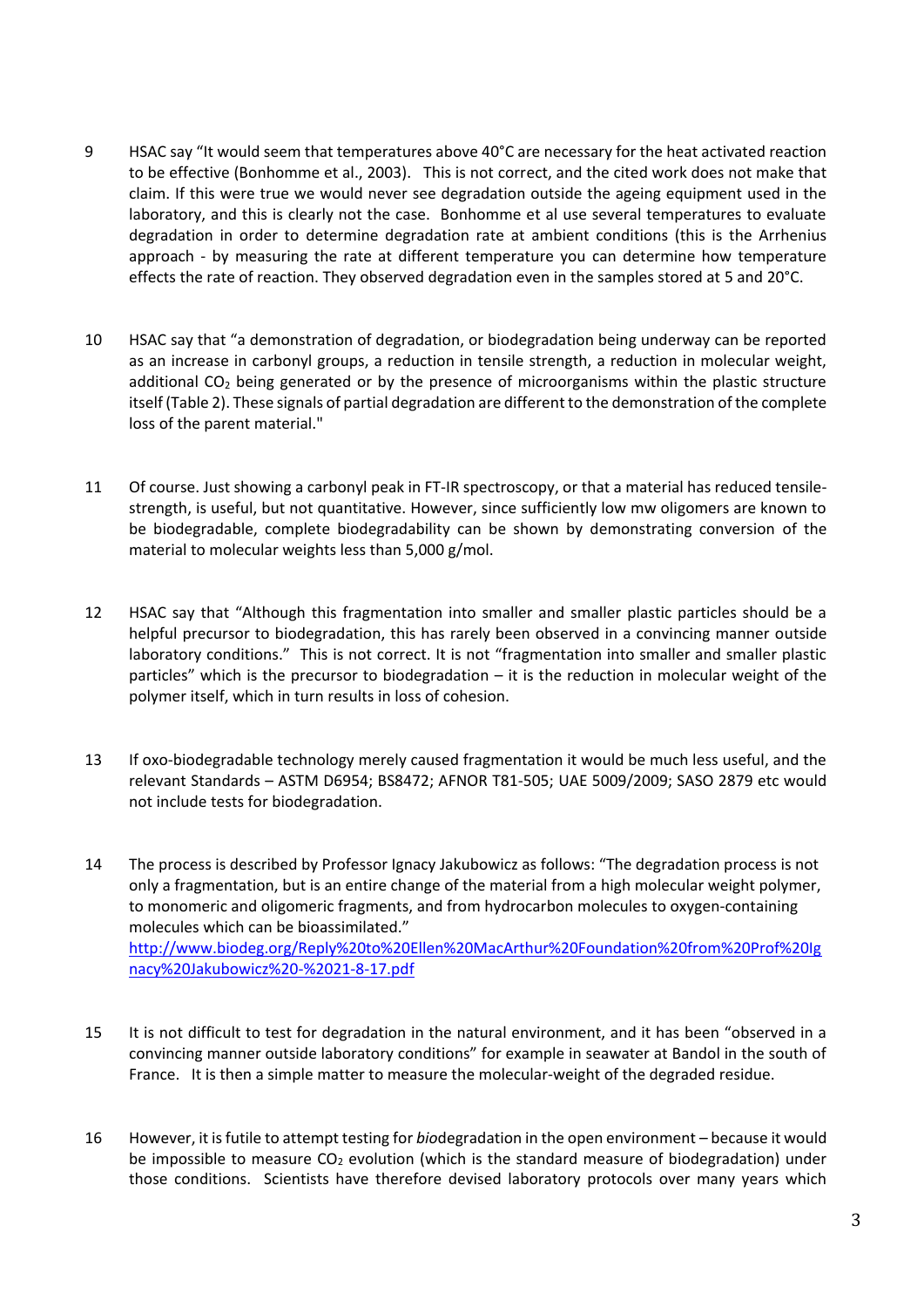simulate the natural process of biodegradation, and similar laboratory protocols are used for testing "compostable" plastic according to EN13432 or ASTM D6400. The degraded residue of an oxobiodegradable product, taken from natural outdoor and laboratory degradation has been observed at Queen Mary University London to be consumed by bacteria commonly found on land and in the sea.

- 17 The most recent report from QMU was published in February 2020 and can be seen at <https://www.biodeg.org/wp-content/uploads/2020/02/published-report-11.2.20.pdf>In that report the researchers say that the study "demonstrated a clear correlation between the molecular weight of the sample and  $CO<sub>2</sub>$  released, taken as a measure of biodegradability" and that "the biodegradation of oxo - LDPE (+450 h UV) was 90 - fold greater than that of LDPE (+450 h UV), and 45 - fold greater than that of unaged oxo LDPE after 35 days."
- 18 Table 2 in the HSAC Report shows a very simplified version of test results. Each study uses different materials and different methods, and has different objectives. A lot of time and money has been spent to tell us that oxo-biodegradable plastic doesn't meet the composting standards, which it is not designed to do. In fact, there are many reasons why even the composters themselves consider that compostable plastics are not useful.<sup>2</sup>
- 19 There is in the HSAC paper an over reliance on simply putting samples outside, which is aesthetically and intuitively more pleasing but is no substitute for laboratory evidence. The cited studies are taken at face value - for example we know that O'Brine and Thompson did see advanced degradation (if you look at the data and not their conclusions) - and only trivial chemical analysis of the samples was done; only a qualitative FT-IR scan.
- 20 Yashchuk (2012) was a test on composting of film exposed for only a short time (96 hours UV). We would not expect degradation to be enough here to see significant results.
- 21 HSAC say "There is no guarantee that oxo-degradable plastics would receive the necessary pretreatment of light and heat to start the fragmentation process." In fact it is necessary only for the plastic to be exposed to air. UV light and heat will accelerate the process but are not essential. It is in any event most unlikely that the plastic would not be exposed to both. Oxo-biodegradable plastic technology is designed to deal with plastic which escapes into the open environment as litter where it will almost certainly be exposed to UV light, and to ambient heat. Elevated temperatures are not necessary. It could possibly be deprived later of light or heat or both, but the process of oxidation once started, will continue. In the hypothetical event that it did not, the performance of the plastic would be no better and no worse than ordinary plastic.
- 22 A report was published in 2017 by the Ellen MacArthur Foundation and endorsed by some of the world's largest producers of the very plastic packaging which is polluting the oceans. It was also financially supported by the producers of crop-based plastics, who see oxo-biodegradable plastics as

<sup>2</sup> <https://www.biodeg.org/oregon-composters-dont-want-compostable-packaging/>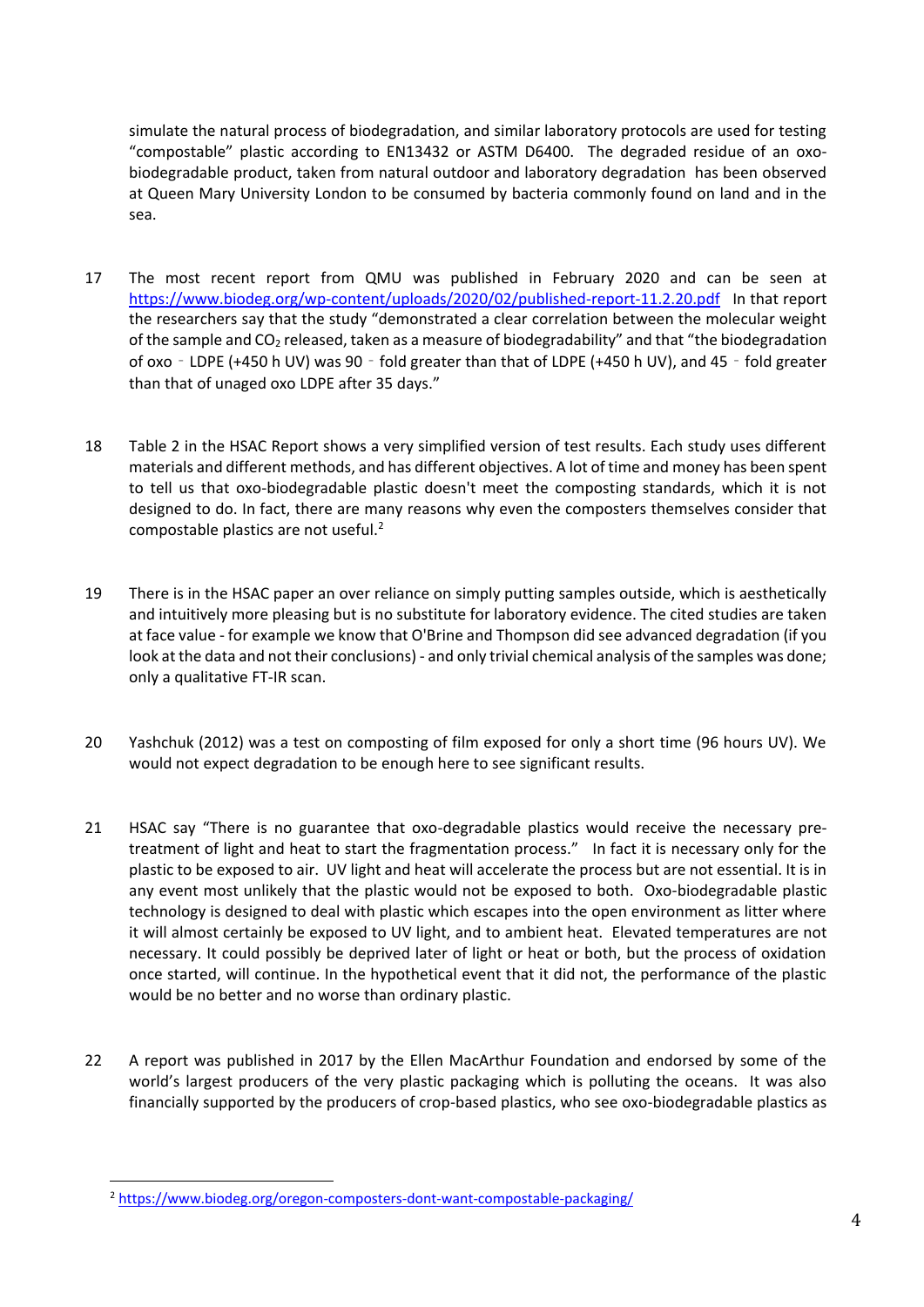a threat to their market-share. The Report claimed that "oxo-degradable" plastics [sic] simply fragmented into tiny pieces of plastic - but having engaged with our scientists they no longer say that.

- 23 They now admit in their May 2019 report that oxo-biodegradable (which they still incorrectly describe as "oxo-degradable") plastics are manufactured so that they can degrade faster than conventional plastics and that they do become biodegradable, but they say that "it is not yet possible accurately to predict the duration of the biodegradation for such plastics."
- 24 Any such prediction depends on variable factors, and for that reason a broad indication only can be given as to timescale. It is known that conventional plastic fragments do not become biodegradable for many decades, but it is possible to say with certainty that at any given time and place in the open environment an oxo-biodegradable plastic item will become biodegradable significantly more quickly than an ordinary plastic item.

That is the point. - Do we want ordinary plastic which can lie or float around for decades (HSAC say 300-500 years) or oxo-biodegradable plastic which will be recycled back into nature much more quickly? Of course, we don't want plastic in the environment at all, but that is not the present reality.

- 25 Will it fully biodegrade? It is well known that plastic whose molecular weight has been reduced is much more capable of biodegradation than ordinary plastic, and we have heard no reasons from any scientist why, once degradation has commenced, it should not continue until the material has become biodegradable and biodegradation is complete. In any event even 60% conversion to biodegradable materials means 60% fewer microplastics in the environment.
- 26 It is not important how long a particular piece of plastic in a particular place will take to biodegrade the importance of oxo-biodegradable technology is that it will reduce the overall burden of plastic in the environment.
- 27 HSAC say "There is very little helpful literature available either on long-term field trials of biodegradation or ecotoxicity tests on a range of organisms for these plastics." With regard to ecotoxicity tests, the Standards for oxo-biodegradable plastic such as ASTM D6954 require that standard tests be performed, and the results will be found in the reports of the independent test houses who have tested according to those standards. These are not usually published, because they are very expensive and are commercially confidential. They could however have been made available to HSAC if they had asked. The ecotoxicity tests are essentially the same as those performed on bio-based plastics according to ASTM D6400 or EN 13432.
- 28 HSAC say "It should be noted that in a review of the relative risk of 71 different chemicals found in Britain's rivers, Cu came 1st (highest danger), Mn came 7th, Fe came 8th and Ni 12th in terms of risk (Johnson et al., 2017). Consequently, the dispersion of more of these metals into the environment, particularly if they were to enter water courses would be unwelcome. Oxo-biodegradable masterbatches are usually based on Fe or Mn, and ecotoxicity tests are done with many times higher concentration than would be observed in the environment. They show no toxic effects.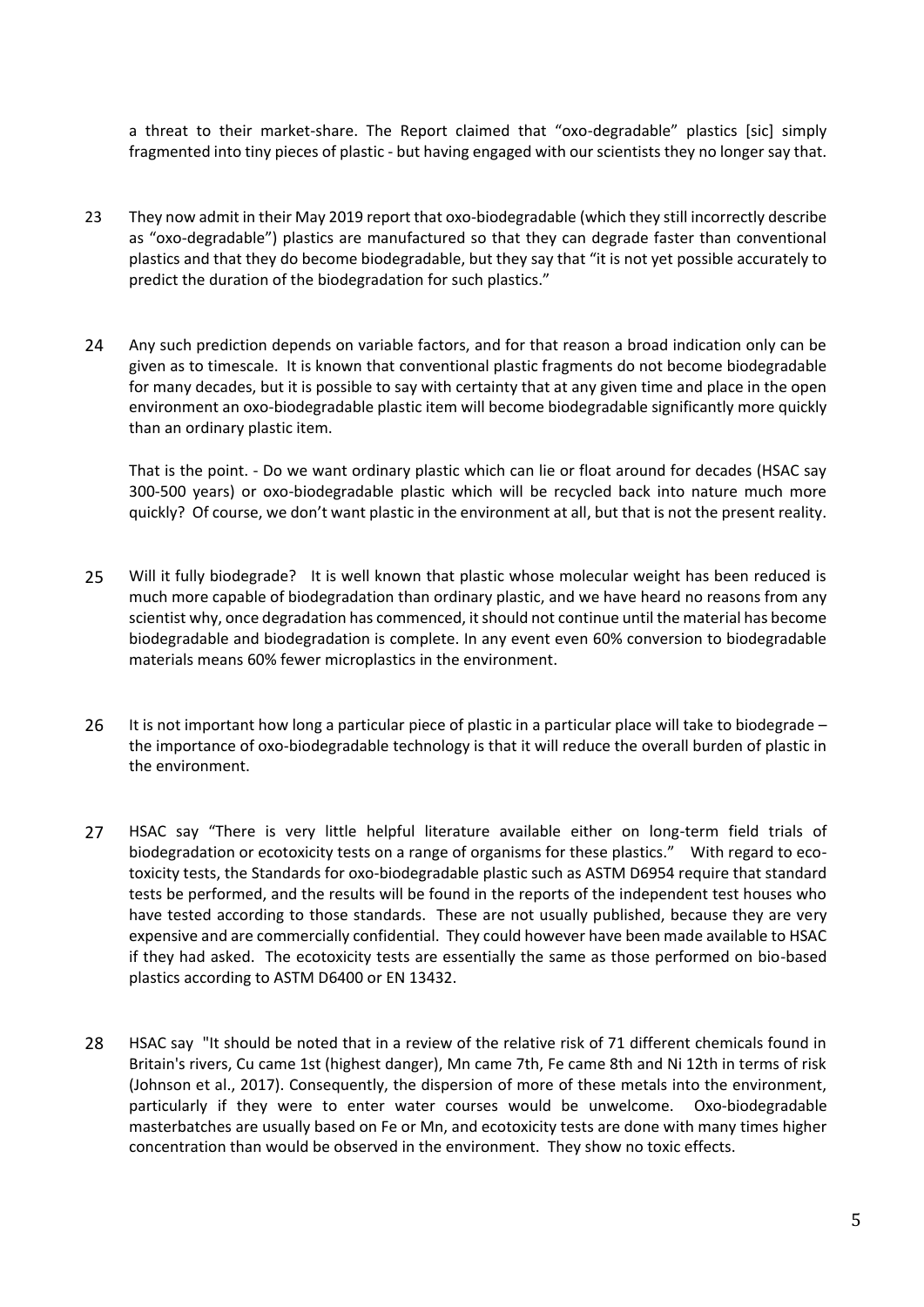- 29 With regard to "field trials of biodegradation" it is, as mentioned above, futile to attempt testing for *biodegradation in the open environment because it would be impossible to measure CO<sub>2</sub> evolution* under those conditions. This has to be done in a laboratory, and the scientific literature is available.
- 30 The relevance of oxo-bio technology to agricultural films is that if farmers use ordinary film it will not degrade when they want it to degrade, and when they harvest their crop they will have to remove acres of contaminated plastic from their fields, which is time-consuming and therefore costly work. It cannot be burned or sent to landfill, but in some areas it may be collected for recycling.
- 31 This is not however a good environmental option, because it attracts very large vehicles to country lanes, causing congestion, pollution, damage to the roads, and possibly danger of accidents. Also, the recycling process is expensive and complicated, and the resulting product is of lower quality than what you put in. The carbon-reduction benefits are also unclear. You transport it around, then you have to wash it, then you have to chop it up, then you have to re-melt it, so the collection and recycling itself has its own environmental impact.
- 32 A better option for farmers and growers is to use oxo-biodegradable plastic, so that the plastic will degrade at the appropriate time, and can be ploughed into the soil where it will be consumed by naturally-occurring bacteria and fungi. This should be a reasoned exception to the circular economy idea. These mulching films have to be bespoke products for the particular crop which the farmer wishes to grow, under the particular climatic conditions on his farm, Symphony Environmental Technologies PLC has conducted successful field trials<sup>3</sup>, and is able to supply a bespoke product.
- 33 HSAC say "Although there is worldwide concern over microplastic pollution of the environment, it remains the case that lethality to wildlife is more closely associated with large and intact plastic material." This is correct, so it is highly desirable that the dwell-time in the environment of macroplastic should be as short as possible.
- 34 HSAC then say "a plastic which disintegrates more readily, may be at odds with the current strategy of controlling losses to the environment." They give no reasons why this should be the case, and all plastics, whether biodegradable or not should be collected and properly disposed of where possible. However, if an item of oxo-biodegradable plastic has not been collected during its useful life it probably never will be. It is not realistic to expect that all the plastic will be collected, and there is currently no policy for the plastic which is not. The policy should be to use oxo-biodegradable technology, which is available now, at a very low cost.

## **RECYCLING**

35 HSAC then say that oxo-biodegradable plastic might compromise the quality of recycled plastics.

<sup>3</sup> <https://www.symphonyenvironmental.com/resource/successful-farm-trial-for-oxo-film/>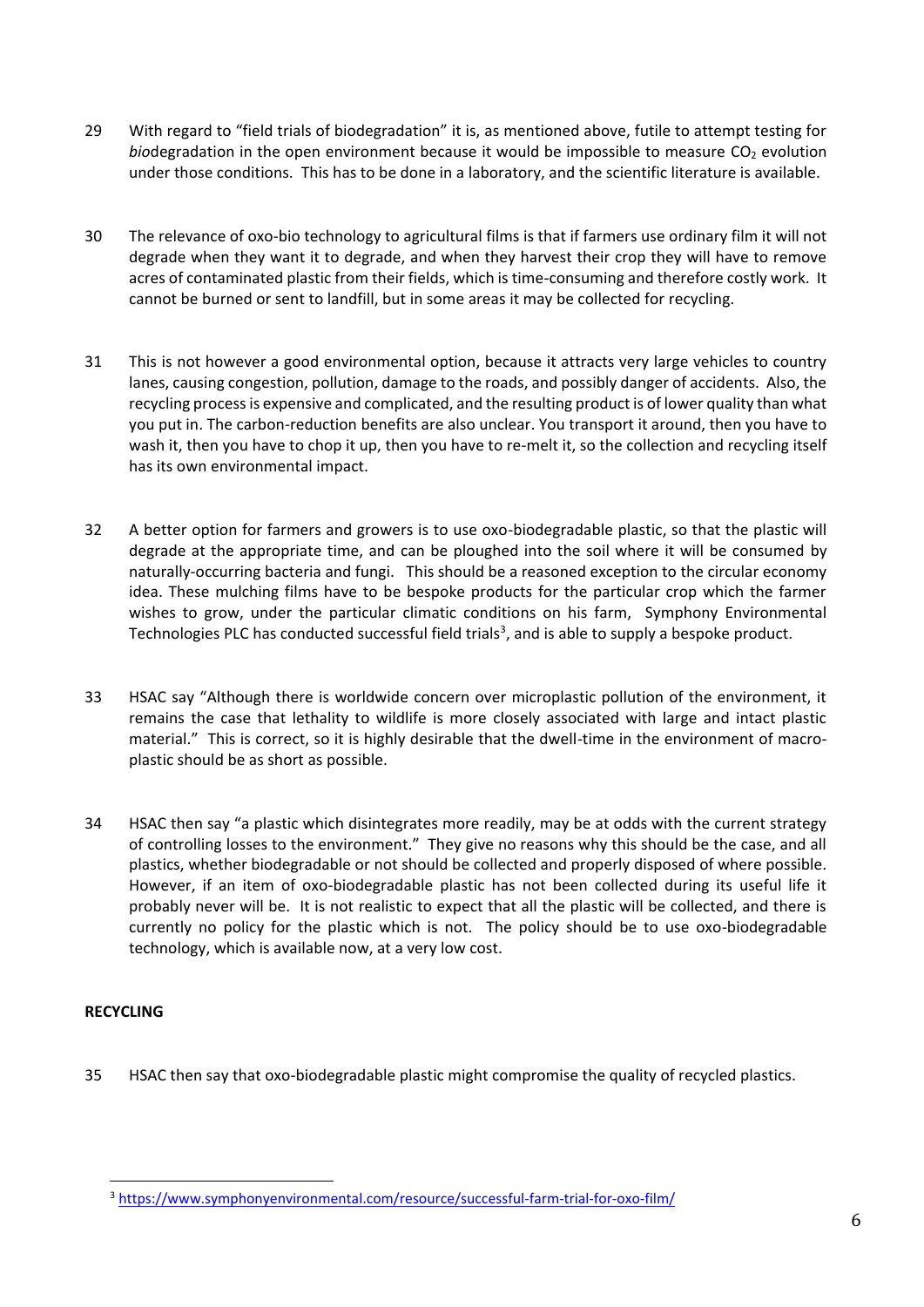- 36 It is well known that plastics marketed as compostable will compromise the quality of recycled plastics, but they are not usually rejected by policymakers for that reason.
- 37 Compostable plastics convert into  $CO<sub>2</sub>$ , not compost, and turning plastic into  $CO<sub>2</sub>$  cannot of course be described as recycling.
- 38 Mechanical recycling is not relevant to oxo-biodegradable agricultural film, because the intention is that it should biodegrade on the farm.
- 39 Whilst almost all pre-consumer waste (eg factory offcuts whose composition is known) is recycled, almost all post-consumer waste plastic is not. There are reasons for this, one of which is that a great deal of water is needed to wash post-consumer waste to make it useable, so the amount of wastewater generated is enormous. Moreover, this process leaves prodigious quantities of dirty solid waste, including biological waste that is hazardous and highly undesirable.
- 40 The recycling charity RECOUP says ("Recyclability by Design") that "where plastic products are particularly lightweight and contaminated with other materials, the energy and resources used in a recycling process may be more than those required for producing new plastics. In such cases recycling may not be the most environmentally sound option." It is too costly in financial and environmental terms to collect it, transport it, sort it, bail it, store it, and then reprocess it, and that is why it was being dumped in the forests in Asia. These are exactly the kind of products for which oxobiodegradable technology is used.
- 41 By contrast, PET bottles are worth collecting for recycling, and oxo-bio technology is not suitable for use in their manufacture.
- 42 The best way to deal with contaminated post-consumer plastic film is to send it to modern, nonpolluting, thermal recycling facilities and to use the energy released from the plastic to generate electricity, instead of wasting it by sending to landfill.
- 43 Any objection to oxo-biodegradable plastic, on the basis that it might contaminate a post-consumer waste stream, is clearly inapplicable if the relevant waste plastic is not going to be mechanically recycled.
- 44 Moreover, conventional plastics may contain pro-oxidant additives that were added for different intended functionalities. For example, colourants in general can act as pro-oxidants. If they partake in the creation of radicals or reactive oxygen species, such as singlet oxygen (1Δg), they can trigger photo-degradation of the polymer matrix." Conventional plastic products have been found to regularly contain Fe, Ba, Ti, Zn, Cu and V. Some individual conventional plastic bag samples also contain Cr and Pb. Users of recyclate cannot therefore assume that the recyclate does not contain pro-oxidants.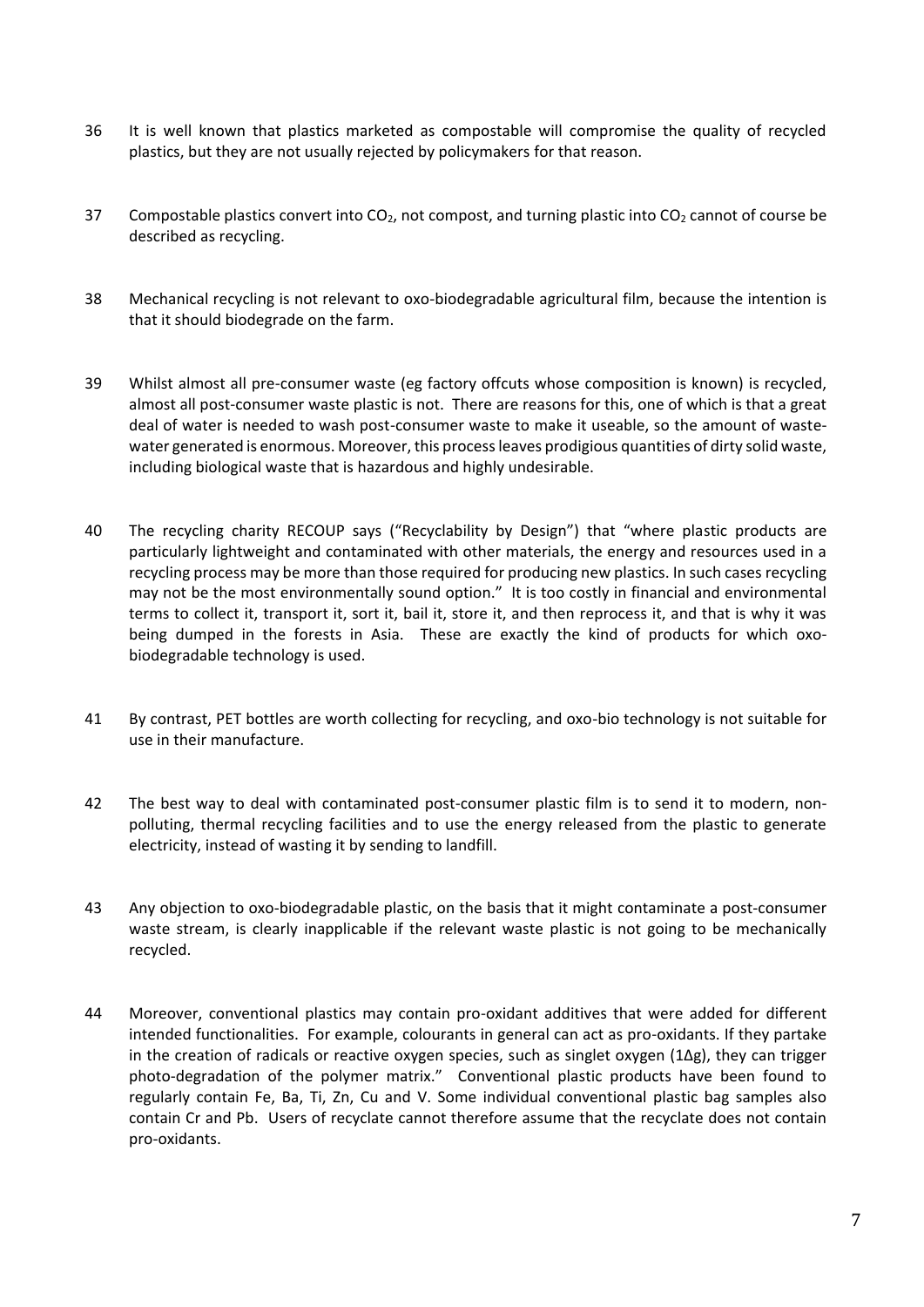- 45 HSAC themselves say "This abiotic degradation mechanism is well known by the manufacturers and, ironically, it is common for plastics to contain additives to reduce propensity for this form of degradation. To this end, antioxidants are added to slow down abiotic degradation." These antioxidants would neutralize any pro-oxidant residue in any oxo-biodegradable plastic in the feedstock.
- 46 Obviously the presence of pro-oxidants is not important if the recyclate is to be used for short-life products such as carrier bags, garbage sacks, or general packaging, where biodegradability is desirable
- 47 Long-life products such as damp-proof membranes are normally made from virgin polymer, but if recycled material is used for lower-grade products it would have to be stabilised anyway, as advised by the Austrian specialist laboratory TCKT in para. 1 of its March 2016 report. [http://www.biodeg.org/TCKT%20Report%2017.3.16\(1\).pdf](http://www.biodeg.org/TCKT%20Report%2017.3.16(1).pdf) The experts say "long-life films should be made with virgin polymer, or be stabilized to deal with loss of properties caused by the recycling process, whether or not any pro-degradant additive is present. Such stabilization would effectively neutralize the effect of any pro-degradant additive."
- 48 Although oxo-biodegradable plastic is used for low-value items which are not worth recycling, the experts in Austria (TCKT Report para. 4) and South Africa (Roediger Report May 2012 page 3 <http://www.biodeg.org/ROEDIGER%20REPORT%2021%20May%202012.pdf> ) have confirmed that plastic products made with oxo-biodegradable technology may be recycled without any significant detriment to the newly formed recycled product.
- 49 This accords with the experience of OPA members who have recycled many thousands of tons of oxobiodegradable plastic over the past 20 years without any adverse effects.

### **EUROPEAN UNION**

- 50 "A report was prepared in 2017 which reviewed the topic of oxo-degradable plastics and the environment (Hann et al., 2017) to help inform The Commission." It did not recommend a ban.
- 51 The OPA response to this report may be found at [https://www.biodeg.org/wp](https://www.biodeg.org/wp-content/uploads/2019/12/opa-comment-on-the-eunomia-report-2016.pdf)[content/uploads/2019/12/opa-comment-on-the-eunomia-report-2016.pdf](https://www.biodeg.org/wp-content/uploads/2019/12/opa-comment-on-the-eunomia-report-2016.pdf)
- 52 Eunomia noted that "the industry had no specific standard to meet, which left the ground open to claims that may be confusing to consumers." In fact the industry tests its oxo-biodegradable products according to ASTM D6954, and the OPA has issued its own standard for determining whether a product is oxo-biodegradable.<sup>4</sup> We would have no objection to this being made mandatory.

## **CONCLUSION**

<sup>4</sup> [http://www.biodeg.org/wp-content/uploads/2018/09/opa-standard-specification-oxo-biodegradable-pe-pp-film](http://www.biodeg.org/wp-content/uploads/2018/09/opa-standard-specification-oxo-biodegradable-pe-pp-film-finished-products-aug-2018.pdf)[finished-products-aug-2018.pdf](http://www.biodeg.org/wp-content/uploads/2018/09/opa-standard-specification-oxo-biodegradable-pe-pp-film-finished-products-aug-2018.pdf)